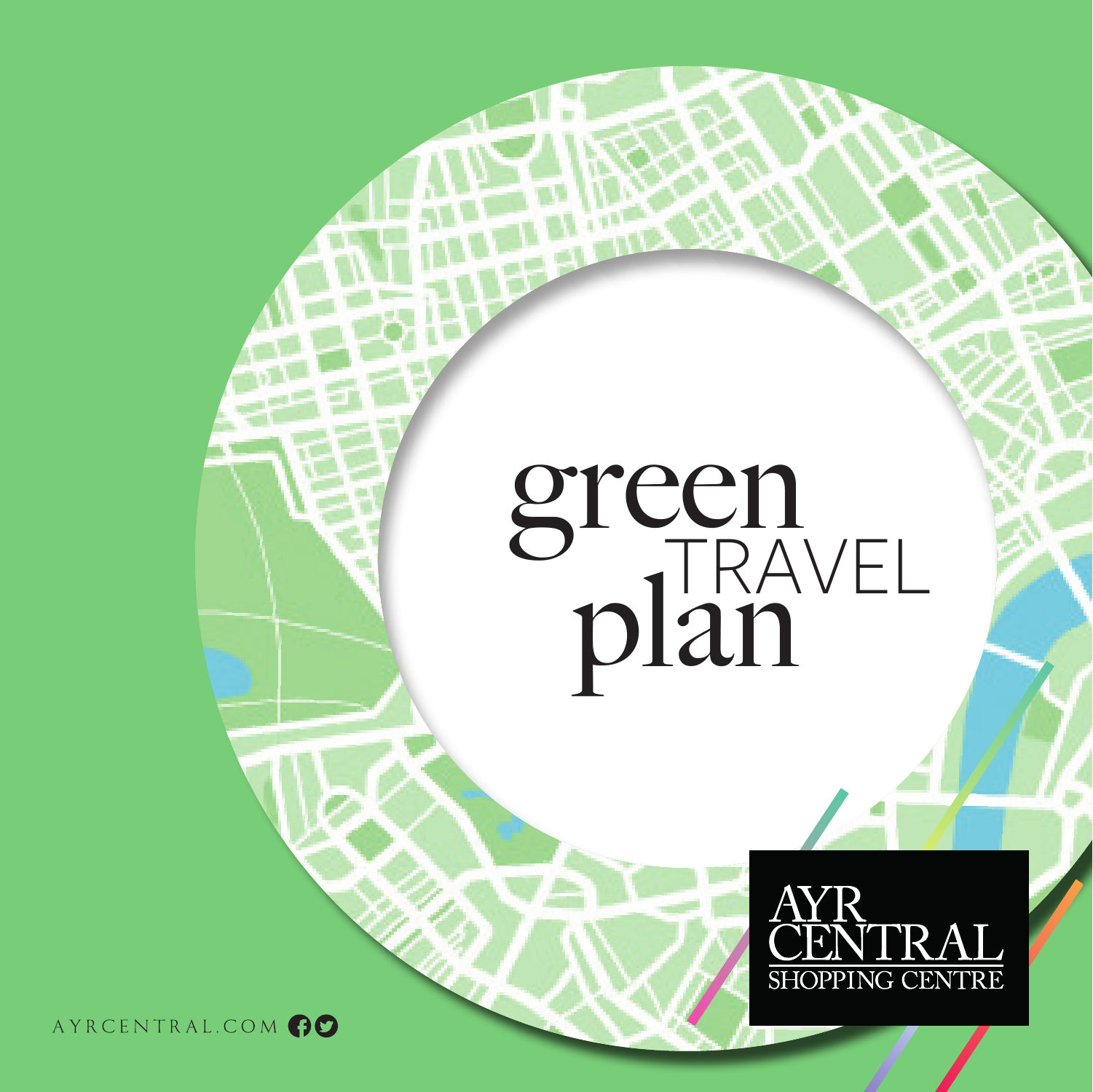# **AIM**

Encourage travel by sustainable methods our impact on the environment.

#### **OBJECTIVES**

- Improving visitor and employee understanding of the choice of travel available to them.
- Networking with local transport providers and authorities to develop service provisions.
- Evaluating on-site facilities to support sustainable travel choices.
- Develop access to new initiatives and partnerships, such as cycling and walking.

#### **APPROACH**

#### AWARENESS & PROMOTION

Raising the visibility of sustainable information. Continue to promote sustainable campaigns. Influencing behavioural change to

increase sustainable transport.

#### FACILITIES AND SERVICES

and facilities to encourage sustainable

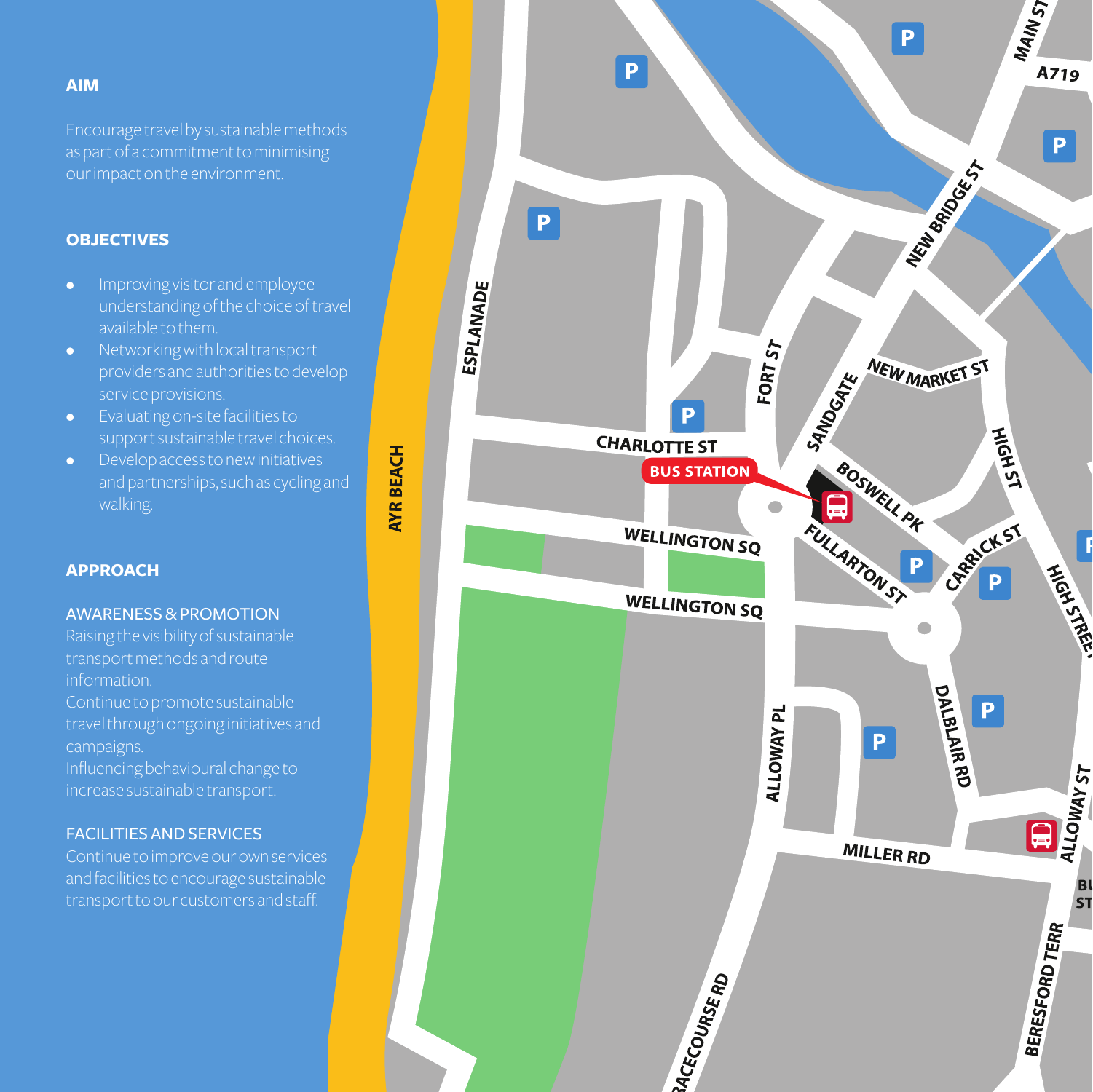# **WHITLETTS RD (to A77)**

DEBENHAMS

My

TO HELD OF

HOLMSTONED

BY BUS:

neitc

travelinescotland.com, also open 24 hours by phone on 0871 200 2233

PRIMARY

# BY CAR:  $\bigodot$

ayrshireroadsalliance.org/ 01563 503164

BY TRAIN:

BY FOOT:

mapmywalk.com

BY BICYCLE: **400** 

at: activetravelhubayr.org activetravelhubayr@gmail.com



**RAILWAY STATION** 

STATIONAD

日

 $\boxed{\mathsf{P}}$ 

 $\blacksquare$ 

**JRNS ATUE** SQ

**CANTIN ST** 

JOHN ST A 3

# $BY$  TAXI:  $0 = 0$

 $\blacksquare$ 

`⊟∤<del>⊖</del>

Streamline: 01292 261010 Gribbens Taxi: 01292 260000 Ayr Taxi: 01292 870840